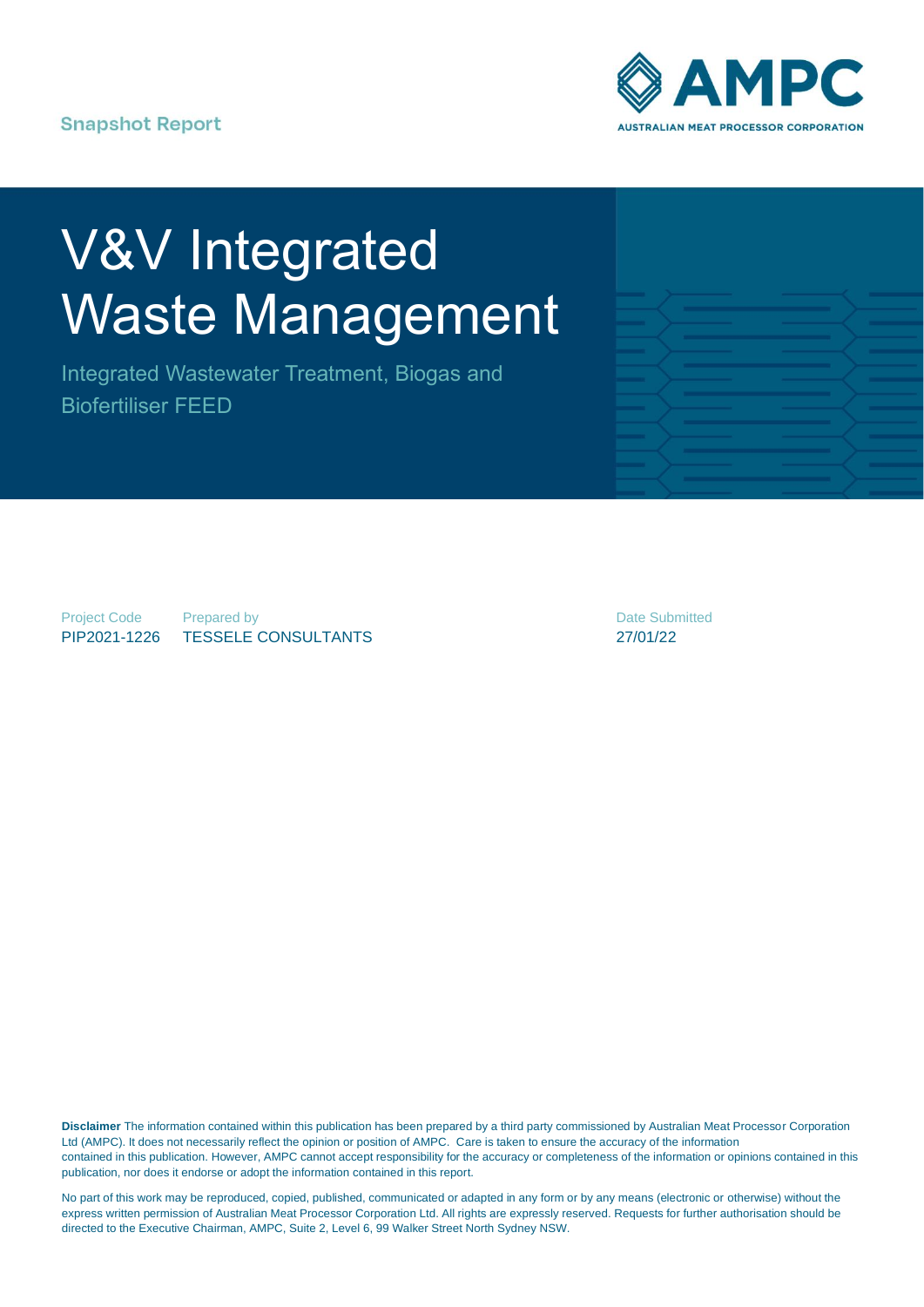# **Project Description**

V&V Walsh is the largest meat processor in Western Australia, employing more than 1000 staff and producing more than 40 million kg of meat products annually. The Bunbury facility can process 5,000 sheep per day, approximately half of this is boned and packed on-site. In addition, it can process a further 400 cattle per day, with the ability to bone and process 300 beef carcasses per day.

The processing plant, operating since 1993, is located adjacent to the Preston River, and close to environmental conservation areas. In recent years, the environmental regulation has become increasingly stricter, both regarding the amount of water that can be disposed via irrigation, and the nutrients loading (nitrogen and phosphorous). In the past five years several attempts to improve the existing system weren't entirely successful, mainly due to the current wastewater treatment plant (WWTP) configuration, designed for the removal of organic matter, but not nutrients.

Following a series of technical assessments, including sampling campaigns and Biowin modelling, the conclusion was that to achieve compliance with the regulation, a new WWTP is required, focussing on the removal of nitrogen. This is a challenge facing the red meat industry across the board, and several processing plants are going through a similar process. The new treatment process needs to achieve efficient nitrogen removal, combined with an improved water quality, so it becomes suitable for uses in other applications other than irrigation.

In the other hand, abattoir wastewater is a rich source of valuable nutrients, energy, and water . When appropriately managed, and integrated with selected streams of organic wastes, optimised anaerobic digestion and resource recovery can be achieved, along with robust long-term environmental compliance, along with side-streams revenue.

Implementing the concept of integrated management of wastewater and organic wastes will future-proof the company's operation in terms of environmental compliance, potentially generating income from side-streams, such as energy, water, and fertiliser.

This Final Report presents the outcomes of the Front-End Engineering Design (FEED), V&V Walsh's Integrated Wastewater Treatment, Biogas and Biofertiliser plant. The integrated design was conceived based on the concepts of approaching Net Zero Carbon, via resource recovery and a circular economy.

In this concept, the liquid streams were processed in the modular wastewater treatment plant (WWTP), aiming for recovery of oil & grease, solids and organic matter, nitrogen, phosphorous and pathogens. The technology selection was based on maximising the recovery of recycled water, combined with optimised biogas production. This is possible using a sequence of secondary/tertiary and advanced water treatment technologies, allowing for unrestricted irrigation and other non-potable uses.

In parallel, carbon-rich solid waste streams, including paunch, save all screened solids, manure, sludge, and fat from WWTP, are diverted to an anaerobic digester (AD), aiming to produce biogas and bio-fertiliser. This prevents the WWTP from being overloaded by BOD/COD, which could increase the aeration requirements, whilst still preserving sufficient carbon for the denitrification process to take place efficiently. This brings along opportunities to reduce costs by reducing aeration and external carbon requirements, and where possible, redirect carbon to energygenerating processes. The concept plant will allow for flexibility for solid and liquid waste received and pre-treatment to achieve an adequate mixing ratio, consequently higher methane yield offsetting energy consumption by the **WWTP**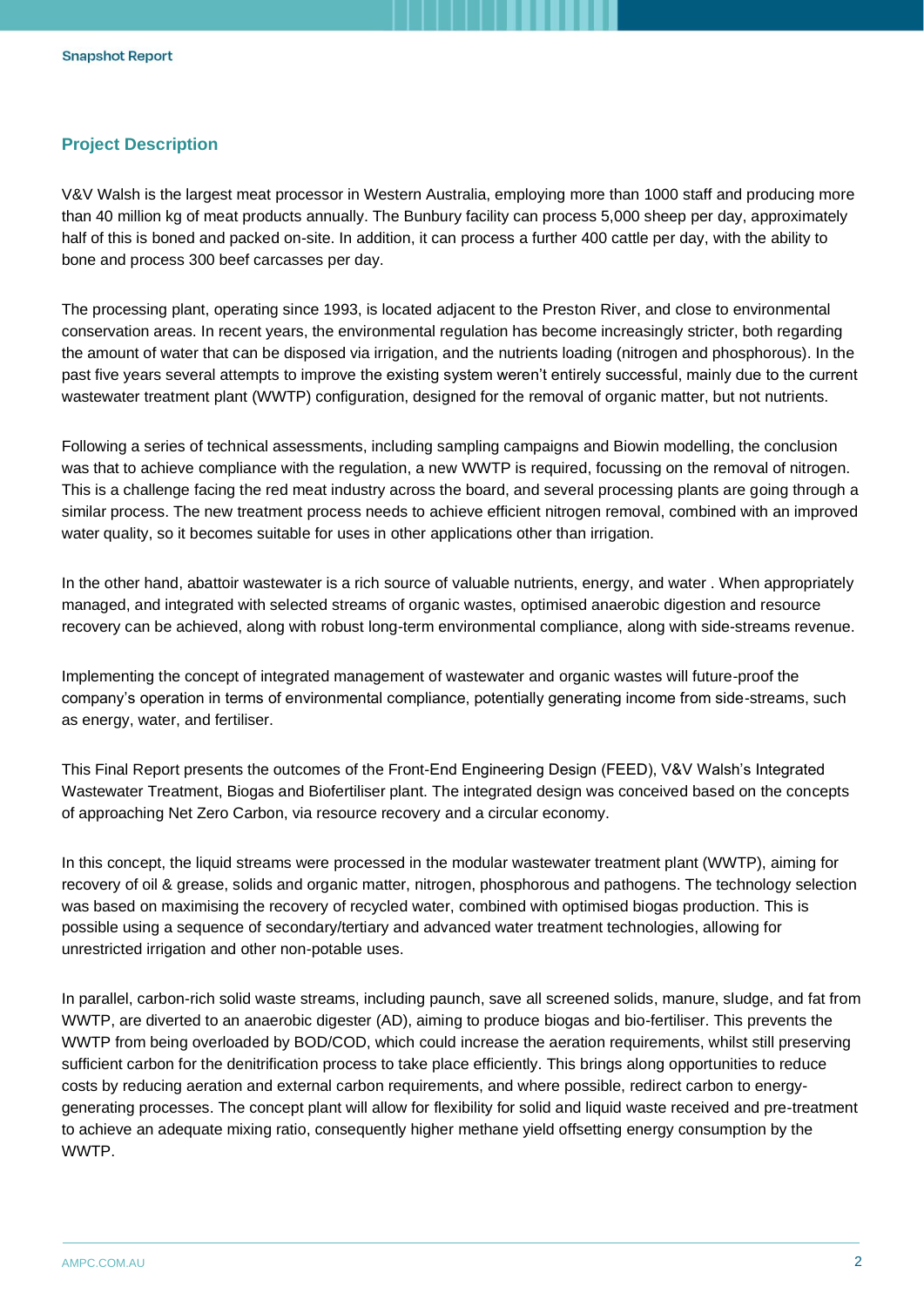

Figure 1. Proposed Integrated Wastewater Treatment, Biogas and Biofertiliser plant at V&V Walsh processing plant in Bunbury, WA.

This project is aligned with the Australian red meat and livestock industry target to achieve Carbon Neutrality by 2030 (CN30)<sup>1</sup> and will bring V&V Walsh to the forefront of the industry, as a model to be implemented by other red meat processing plants (RMPs).

#### **Cost Estimate and Economic Analysis**

The total capital expenditure (CAPEX) based on a +/-30% cost estimate is of \$16.5M. The investment is planned to occur in stages, over 5- 6 years, as per suggested on [Table 1:](#page-2-0)

|                                      |          | 2022 | 2023 2024 2025 | 2026 | 2027 | 2028 |
|--------------------------------------|----------|------|----------------|------|------|------|
| Stage 1 – Wastewater treatment plant | \$7.31M  |      |                |      |      |      |
| Stage 2 - Biogas Plant               | \$5.95M  |      |                |      |      |      |
| Stage 3 - Biofertiliser plant        | \$3.37M  |      |                |      |      |      |
| Total                                | \$16.63M |      |                |      |      |      |

#### <span id="page-2-0"></span>Table 1. Summary of estimated capital investment over the next six years.

<sup>1</sup> www.mla.com.au/research-and-development/Environment-sustainability/carbon-neutral-2030-rd/cn30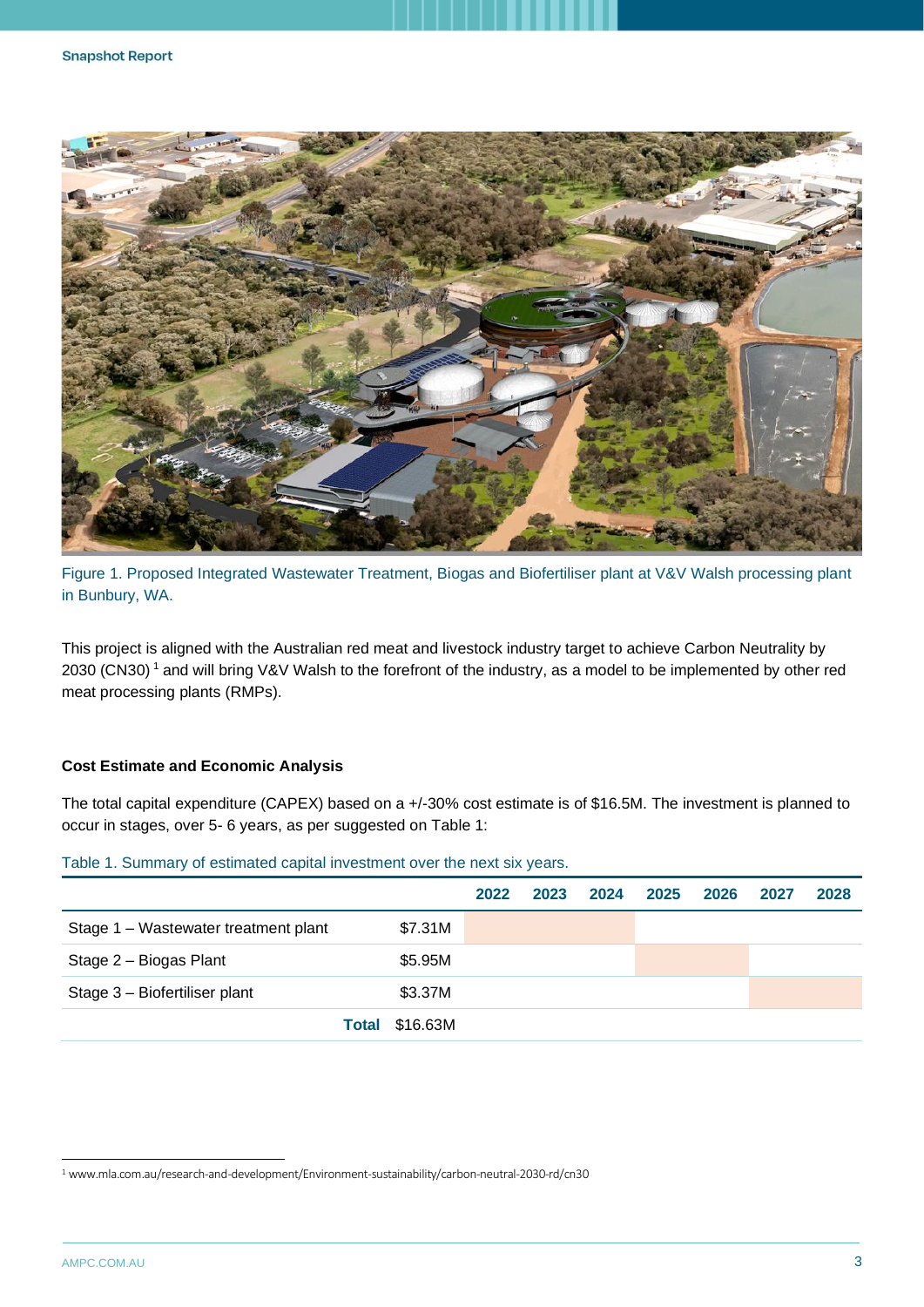The streams generating revenue, based on conservative assumptions, are presented on [Table 2:](#page-3-0)

| <b>Income</b>                      |      | Start \$/annum |
|------------------------------------|------|----------------|
| Recycled water                     | 2024 | 393,600        |
| Energy From Biogas (Combined) 2025 |      | 989.250        |
| <b>Biochar</b>                     | 2027 | 523.200        |
| Savings from disposal              | 2027 | 875,000        |
| Carbon credits                     | 2028 | 177.600        |
| Total revenue per annum            |      | \$2.96 M       |

<span id="page-3-0"></span>Table 2. Summary of revenue streams.

The economic analysis (using the Net Present Value method) considered the capital expenditure, Operating costs based on a percentage of CAPEX, and the estimated incomes. The outcome is net positive, over a 25 year's total project life, with a Net Present Value of \$28.9M. The payback time is estimated to be 10 years, with an annual ROI of 2.7%. [Table 3](#page-3-1) presents the summary of the Economic Analysis of the implementation of the Integrated Waste Management system.

<span id="page-3-1"></span>Table 3. Summary of Economic Analysis of the implementation of the Integrated Waste and Wastewater Management system.

| <b>Item</b>                 | <b>Value</b> |
|-----------------------------|--------------|
| Net Present Value           | \$28,9 M     |
| PV of Costs (CAPEX & OPEX)) | \$30,3 M     |
| ROI 25 years                | 95.4%        |
| Annualised ROI              | 2.72%        |
| Payback time                | $~10$ years  |
|                             |              |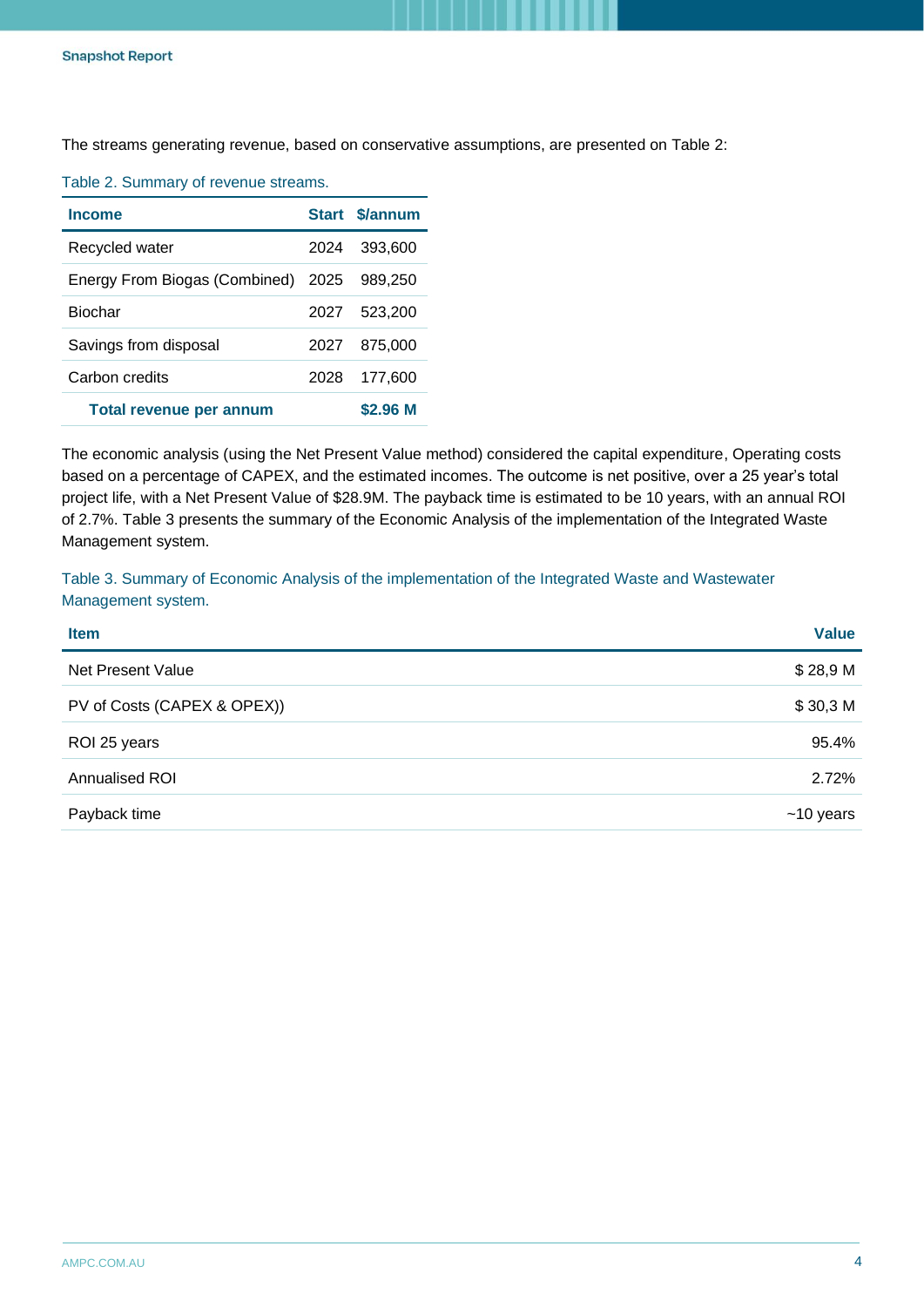# **Project Content**

This project consisted on the development of a front-end engineering design of integrated wastewater treatment, biogas and biofertiliser plant. The concept to be used in the design considers engineered biological reactors for adequate management of wastewater and organic solid waste originated from the abattoir processing plant.

This design is for a new optimized and modular wastewater treatment plant with high flexibility of process control, focusing on attending current wastewater disposal issues faced by the abattoir. Design upgrades of the existing infrastructure will not be considered and the decommissioning of such infrastructure, existing ponds, was purposed after the implementation of new designed WWTP.

The new plant design is considering aspects such as nutrients (N, P) and other compounds removal from wastewater, with the possibility of irrigation and other water recycling uses (either Class C or Class A), within compliance. Additionally, the design of an integrated biogas plant will allow organic solid waste (currently disposed of off-site) and sludge from the WWTP, to be processed on-site for biogas production with potential for thermal and electrical energy applications. The incorporation of a biofertiliser plant design will consider upgrades of the digestate (resulting from the biogas plant) for conversion into an added value fertiliser product.

The result of this project, including the cost estimates for the plants, will then be used by V&V Walsh for the decision-making process for further stages of the plant implementation. These results will also support the Environmental Licensing application process. The proposed system has never been trailed in the Australian Red Meat Processing Industry and represents a quantum leap in terms of innovation and resource recovery.

The overarching objective of this project is to prepare a front-end engineering design for an integrated wastewater, biogas and fertiliser plant for management of the abattoir wastewater and organic solid waste. The final report was used for the licensing application, decision making process, procurement related to this and further stages of the system implementation. The objectives to be achieved include:

- Introduce to the Red Meat Processing Industry a new concept of recovering value from wastewater and organic solid wastes
- Development of a design of an Integrated Wastewater, Biogas and Biofertiliser plant
- Preparation of an equipment list to be used in the procurement stages
- Development of a cost estimate for the wastewater, biogas and biofertiliser plants
- Development of an economic analysis including CAPEX and OPEX, which will support the decision-making process for the plant implementation.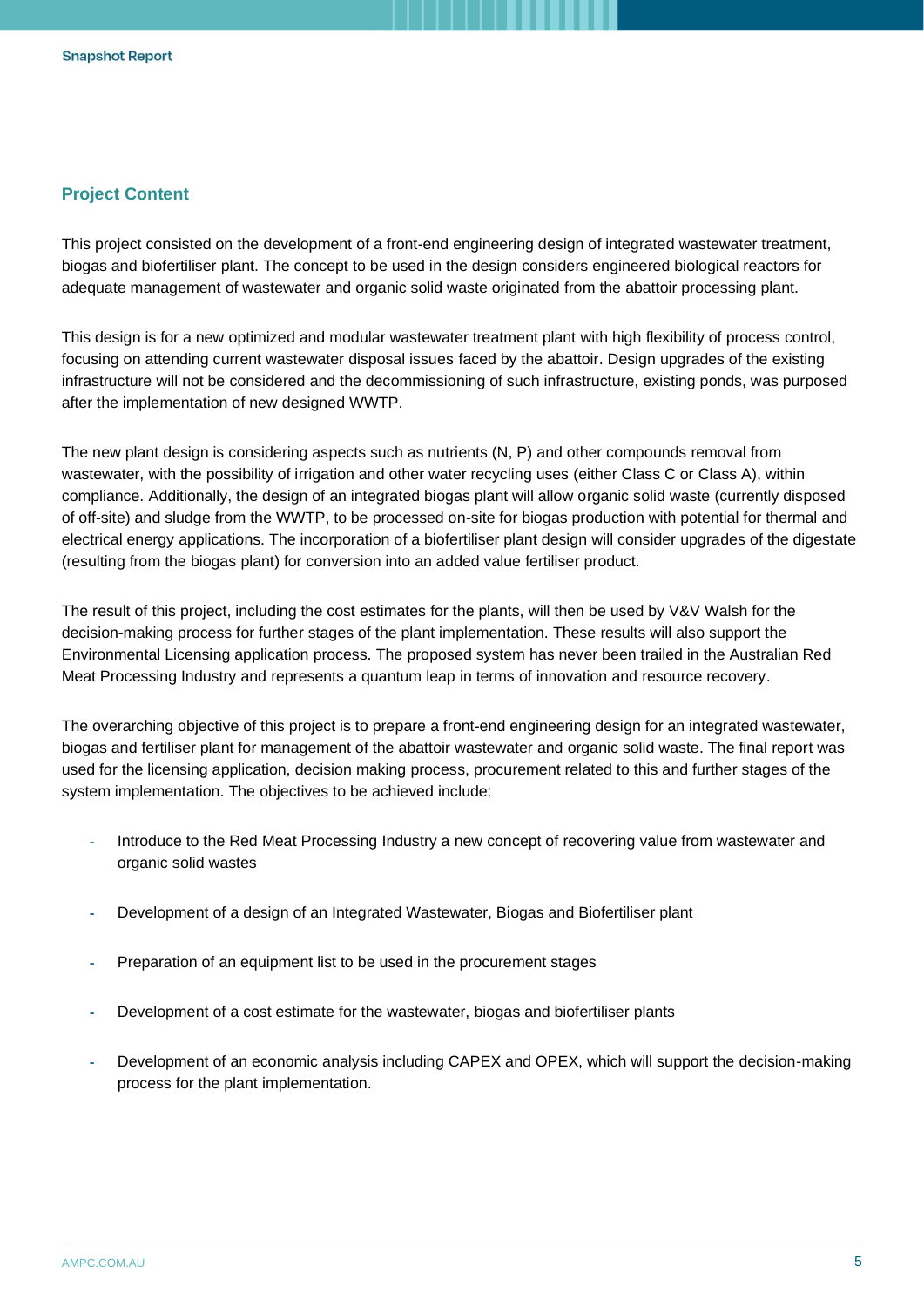# **Project Outcome**

Abattoir wastewater is a rich source of valuable nutrients, energy, and water. When appropriately managed, and combined with selected streams of organic wastes, optimised anaerobic digestion and resource recovery can be achieved, along with robust environmental compliance. Implementing the concept of integrated concept to V&V Walsh wastewater and waste management will future-proof the company's operation in terms of environmental compliance, aligned with the concepts of circular economy and resource recovery.

The schematic flow diagram in Figure 2 provides a high-level description of the integrated processes. The concept proposed includes pre-conditioning and treatment for liquid and solid waste streams.



Figure 2. Schematic model of the V&V Walsh Integrated Waste Management system. ©Tessele Consultants. This is also contributing to the Australian red meat and livestock industry ambitious target to be Carbon Neutral by 2030 (CN30) and will bring V&V Walsh to the forefront of the industry, as a model to be implemented by other red meat processing plants (RMPs).